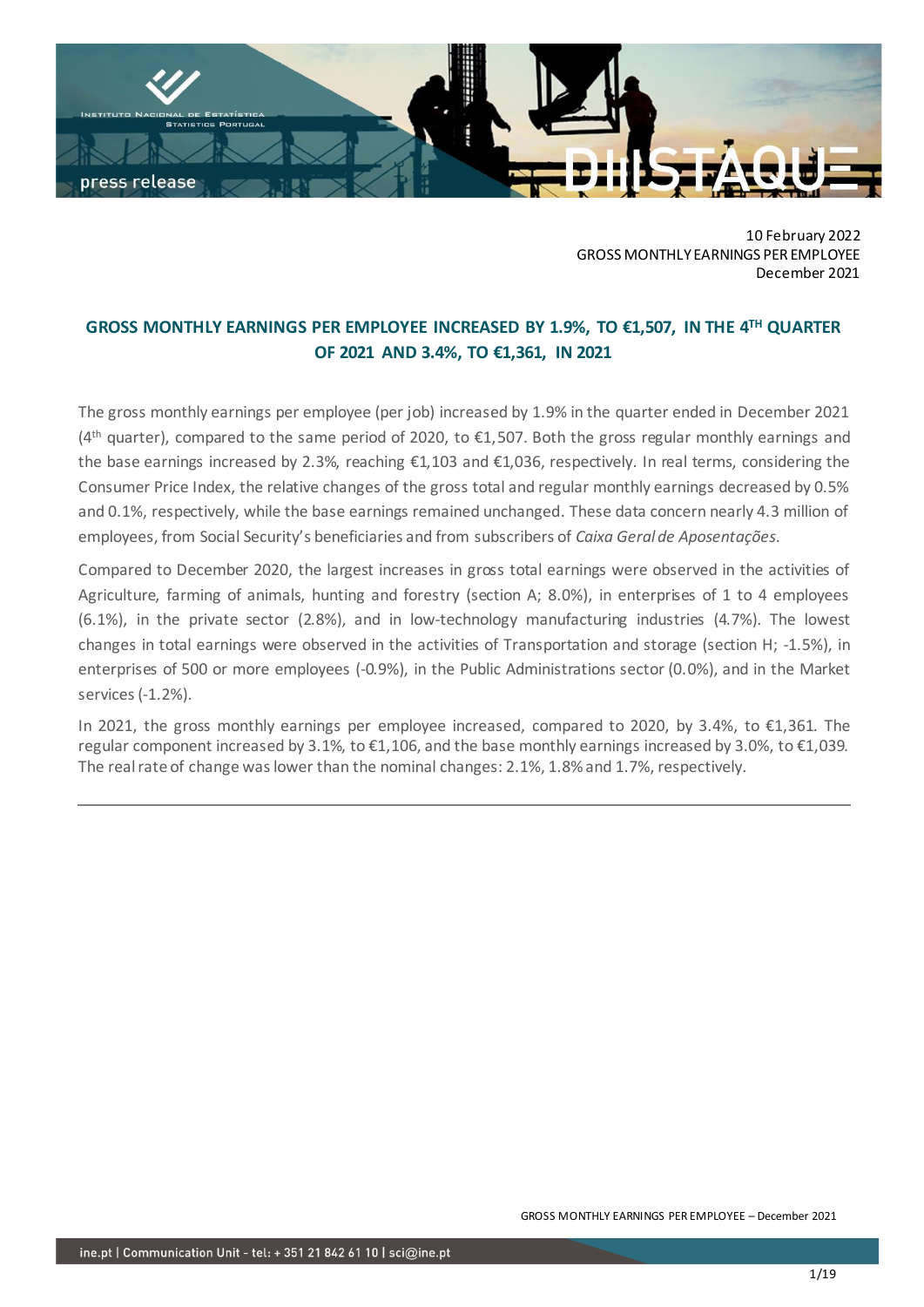

# 1. Introduction

Between the 1<sup>st</sup> quarter of 2019 and the 2<sup>nd</sup> quarter of 2021, Statistics Portugal has been releasing quarterly Press Releases, under the StatsLab domain, in the context of the statistical use of information from the "Monthly Statement of Earnings" transmitted by enterprises<sup>1</sup> to Social Security (DMR/SS) and the "Contributive Relation" of the subscribers of *Caixa Geral de Aposentações* (RC/CGA), which cover a universe of 4.3 million employees (i.e., jobs<sup>2</sup>). In the 3<sup>rd</sup> quarter of 2021, these figures became official statistics and started to be released in the section Press Releases.

The results presented refer to moving quarters ended in the reference month (for example, the results for December 2021 report to the 4<sup>th</sup> quarter of 2021), starting the series in March 2014. The last three months of reference are subject to regular revisions, according to the attached Methodological Note.

In the Excel file that complements the Press Release, as well as in the Statistics Portugal website, the tables and indicators are made available on the the gross monthly earnings per employee and earnings component (total, regular and base), by economic activity, by enterprise size (measured by the number of employees), by institutional sector<sup>3</sup>, by market and tradable nature of the goods and services produced, and by use of technology and knowledge intensity. In this Press Release, only some of the available indicators are analysed, including monthly and annual results (the estimated of the last months of 2021 are still provisional).

# 2. Gross monthly earnings per employee and by earnings components

In December 2021, the gross monthly earnings per employee increased by 1.9% (Figure 1), from €1,478 in December 2020 to €1,507 in December 2021. This change is 0.9 percentage points (pp) lower than the one observed in September 2021.

The regular gross monthly earnings per employee exclude, among other earnings components, the Christmas and Holidays allowances and, thus, have a less seasonal behaviour<sup>4</sup>. In December 2021, it stood at €1,103, while in December 2020 it had been €1,079, corresponding to a rate of change of 2.3%. This change is higher, by 0.2 pp, compared to September 2021.

The base<sup>5</sup> gross monthly earnings per employee increased by 2.3%, from  $\epsilon$ 1,012 in December 2020 to  $\epsilon$ 1,036 in December 2021. This change is higher than the one observed in September 2021 (up 0.4 pp).

<sup>&</sup>lt;sup>1</sup> For a matter of simplification in writing, in this Press Release we adopted the term "enterprise", although, beyond enterprises, also includes other organizations (foundations, institutes and other organisms, being public, private or from the social sector).

<sup>&</sup>lt;sup>2</sup> Each employee is counted as many times as the number of jobs reported to the Social Security and CGA, thus the total of employees corresponds to the total of jobs. For more details, see the Methodological Note annexed.

<sup>&</sup>lt;sup>3</sup> As defined in the Methodological Note annexed.

<sup>4</sup> For a more detail description of the earning components included in the total and in the regular earnings, see the Methodological Note annexed.

<sup>&</sup>lt;sup>5</sup> For more information about the differences between the earnings components, see the Methodological Note annexed.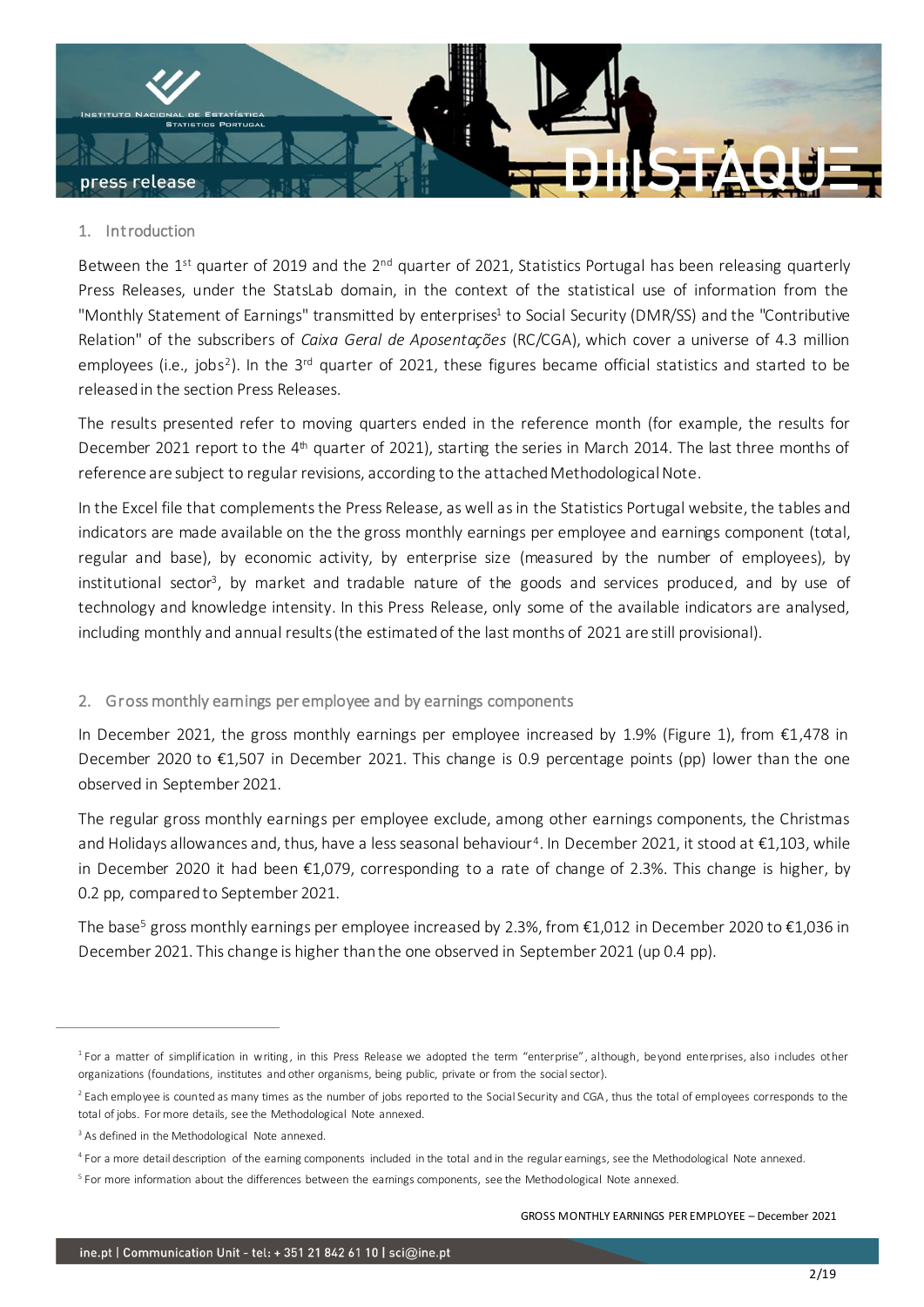

Figure 1: Year-on-year change of gross monthly earnings per employee (total and regular)



Note: The significant fluctuations registered in the end of 2017 and 2018 were due the changes in the payment of the Christmas allowances in the public sector (50% in November 2017, 100% in November 2018), whereas in the previous years they were paid in onetwelfth over the year.

In real terms, that is, considering the inflation measured by the Consumer Price Index (CPI) rate of change, which was 2.4% in the December 2021, the gross earnings (total, regular and base) registered year-on-year real rates of change of -0.5%, -0.1%, and 0.0% (Figures 2, 3 and 4).

In 2021, the gross monthly earnings per employee stood at €1,361, having increased 3.4% in nominal terms and 2.1% in real terms (in 2020, both the annual increases had been 3.0%). In the same period, the annual average of the regular gross monthly earnings per employee was €1,106, following a nominal increase of 3.1% and a real increase of 1.8% (in 2020, both increased by 3.3%). Still in 2021, the annual average of the base gross monthly earnings per employee increased by 3.0% in nominal terms and 1.7% in real terms, to €1,039 (3.3% and 3.4%, respectively in 2020). In 2021, the CPI had a positive rate of change of 1.3% (having been null in 2020).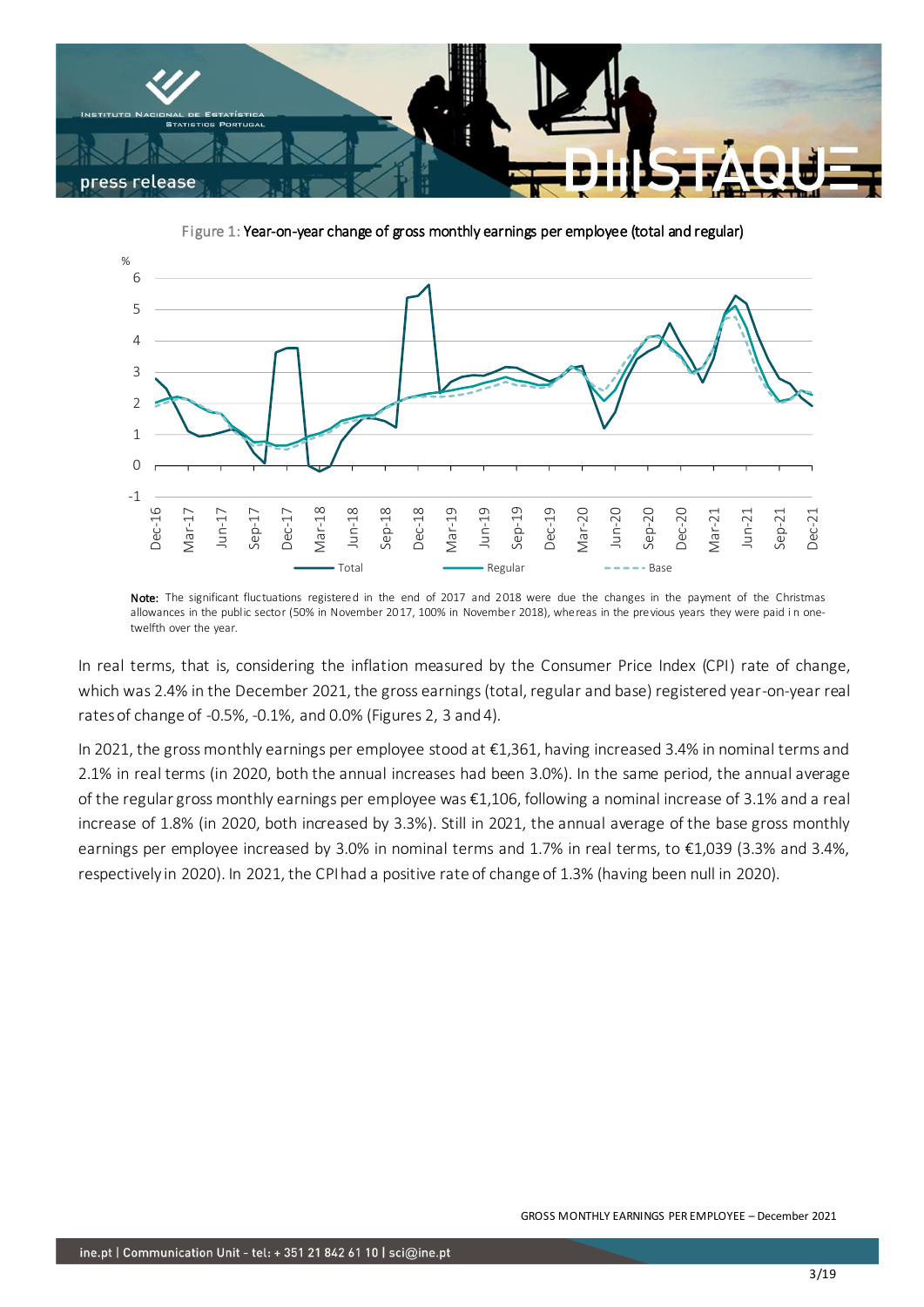

Figure 2: Year-on-year change of total gross monthly earnings per employee (nominal and real)



Note: The significant fluctuations registered in the end of 2017 and 2018 were due the changes in the payment of the Christmas allowances in the public sector (50% in November 2017, 100% in November 2018), whereas in the previous years they were paid in onetwelfth over the year.



Figure 3: Year-on-year change of regular gross monthly earnings per employee (nominal and real)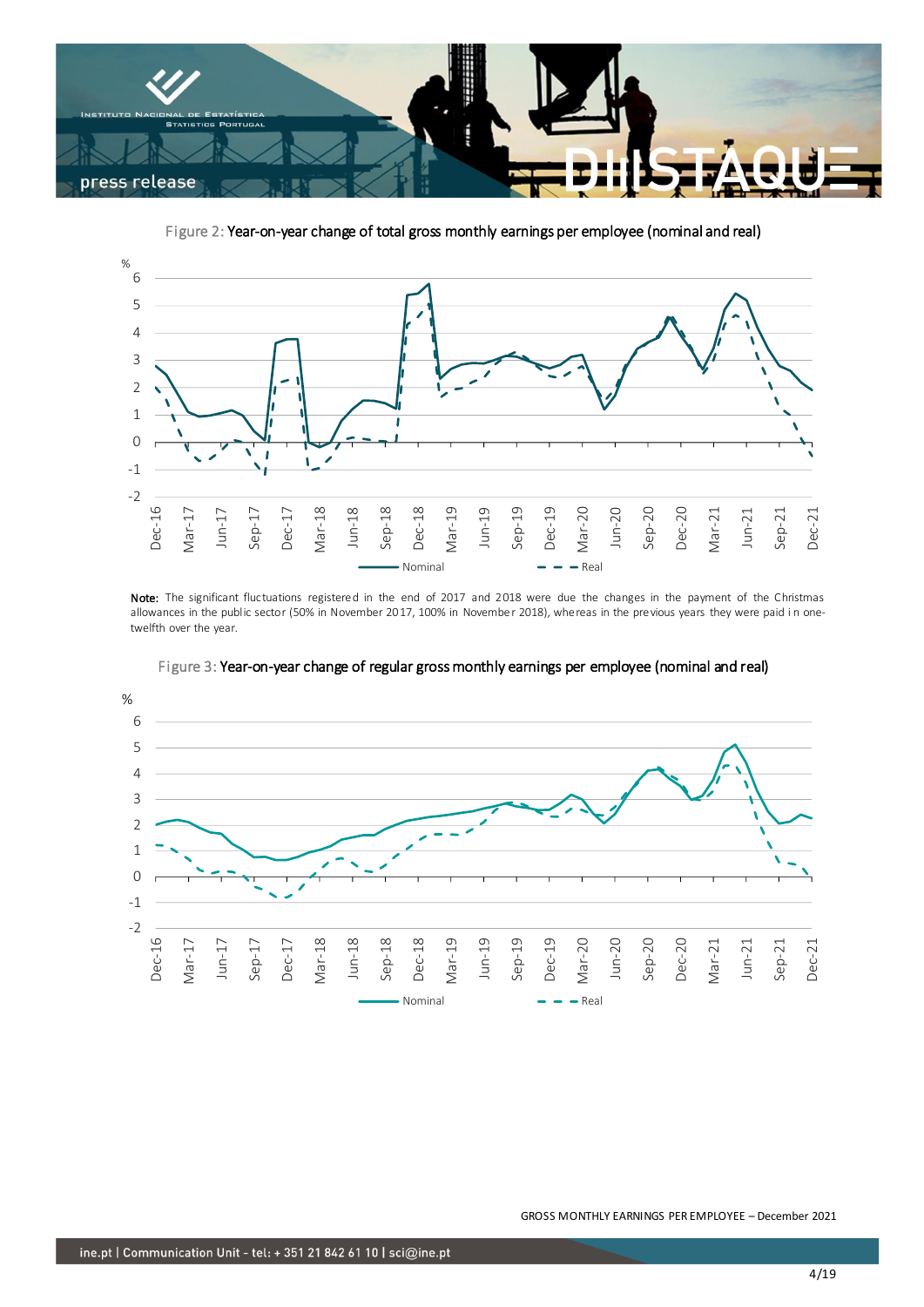

Figure 4: Year-on-year change of base gross monthly earnings per employee (nominal and real)



# 3. Gross earnings by economic activity

In December 2021, the total earnings ranged from €932, in the activities of Agriculture, farming of animals, hunting and forestry (section A), to €3,463, in the activities of Electricity, gas, steam and air conditioning supply (D) (Table 2 of the Annex).

The regular earnings ranged from €712, in the activities of Administrative and support service activities (N), to €2,540, in the activities of Electricity, gas, steam and air conditioning supply (D).

Similarly, also the base earnings ranged from €674, in the activities of Administrative and support service activities (N), to  $\epsilon$ 2,367, in the activities of Electricity, gas, steam and air conditioning supply (D).

Compared to the same period of 2020, the major increases in total earnings were observed in the activities of Agriculture, farming of animals, hunting and forestry (A; 8.0%), followed by Activities of extraterritorial organisations and bodies (U; 7.2%). On the other hand, a decreased was observed in the activities of Arts, entertainment, sports and recreation activities (R, less 1.4%), and in the activities of Transportation and storage (H; less 1.5%) (Figure 5).

The larger increases of the regular earnings were observed in the activities of Agriculture, farming of animals, hunting and forestry (A; 7.4%) and in the Activities of extraterritorial organisations and bodies (U, 5.2%). On the other hand, the regular earnings in the activities of Transportation and storage (H) decreased by 1.6%.

Regarding the base earnings, the activities with larger year-on-year increases were Agriculture, farming of animals, hunting and forestry (A; 7.4%) and Activities of extraterritorial organisations and bodies (U, 5.3%). Only the activities of Arts, entertainment, sports and recreation activities (R; less 1.4%) and Transportation and storage (H; less 1.6%) recorded negative annual changes.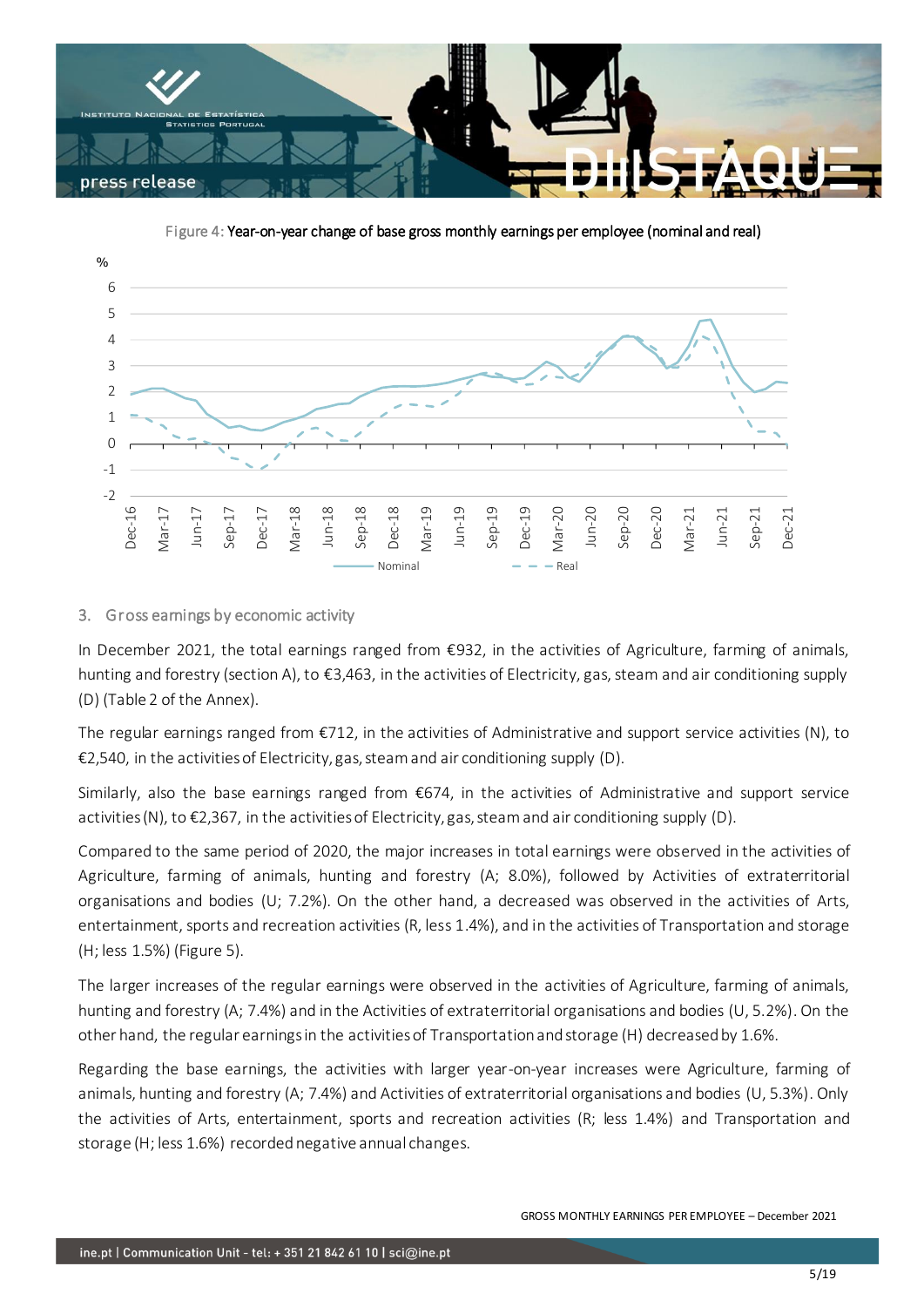

Still in 2021, the gross monthly earnings were higher in Electricity, gas, steam and air conditioning supply (D; €3,091) and in Financial and insurance activities (K; €2,602), having increased 0.8% and 1.7%, respectively, compared to 2020. In turn, the lowest gross monthly earnings were recorded in Agriculture, farming of animals, hunting and forestry (A; €855) and in the Accommodation and food service activities (I; €881), having increased 5.3% and 6.1%, respectively, compared to 2020.



# Figure 5: Year-on-year change of total gross monthly earnings per employee by economic activity (NACE Rev. 2) in December 2021

Sections from NACE-Rev. 2: A: Agriculture, farming of animals, hunting and forestry; B: Mining and quarrying; C: Manufacturing; D: Electricity, gas, steam, cold and hot water and cold air; E: Water collection, treatment and distribution; sewerage, waste management and remediation activities; F: Construction; G: Wholesale and retail trade; repair of motor vehicles and motorcycles; H: Transportation and storage; I: Accommodation and food service activities; J: Information and communication activities; K: Financial and insurance activities; L: Real estate activities; M: Consultancy, scientific and technical activities; N: Administrative and support service activities; O: Public administration and defence; compulsory social security; P: Education; Q: Human health and social work activities; R: Arts, entertainment, sports and recreation activities; S: Other service activities; T: Activities of households as employers; undifferentiated goods- and services-producing activities of households for own use; U: Activities of extraterritorial organisations and bodies.

# 4. Gross earnings by enterprise size

In December 2021, the total gross monthly earnings per employee ranged from €968, in enterprises with 1 to 4 employees, to €1,883, in enterprises with 250 to 499 employees (Table 3 of the Annex).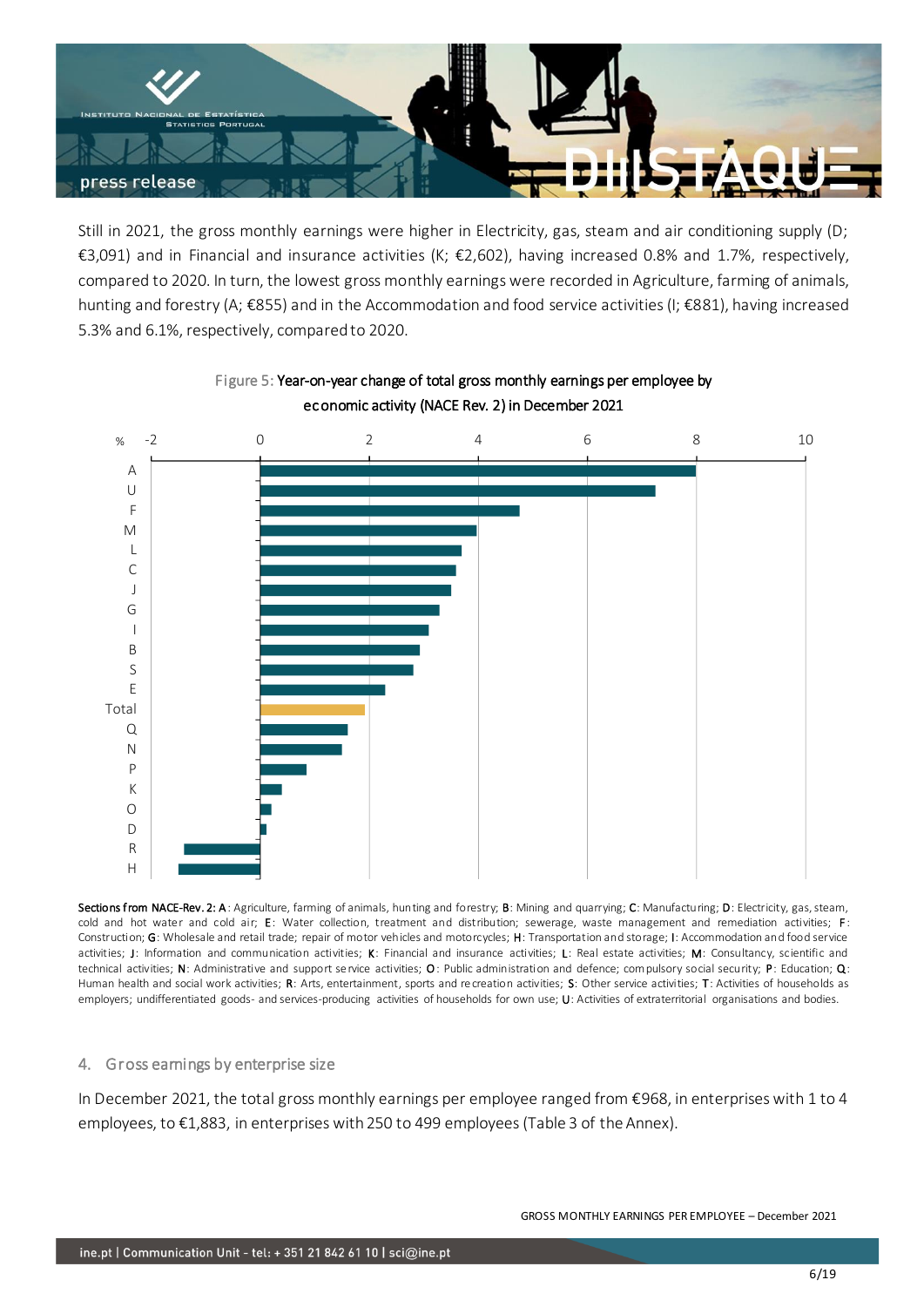

Regarding the regular and the base earnings, the smaller and larger monthly earnings were also observed in the size class of 1 to 4 employees (€782 and €772, respectively) and in the size class of 250 to 499 employees  $(E1, 354 \text{ and } E1, 271, \text{ respectively}).$ 

Comparing to the same period of the last year (December 2020), the larger changes of total earnings were observed in enterprises of 1 to 4 employees (6.1%) and of 5 to 9 employees (4.2%). In turn, a negative year-on-year change was observed in the size class of 500 and more employees (0.9%) (Figure 6).

As of the regular and base earnings, the larger year-on-year changes were observed in the smallest enterprises: 1 to 4 (6.0% and 5.9%, respectively) and of 5 to 9 employees (4.6% and 4.4%). Negative year-on-year changes of regular and base gross earnings were observed in enterprises of 500 employees and over (0.5% and 0.1% respectively).



Figure 6: Year-on-year change of total gross monthly earnings per employee by employment size class in December 2021

In 2021, the gross monthly earnings ranged from €885, in enterprises of 1 to 4 employees, to €1,686, in enterprises of 250 to 499 employees. In enterprises with 500 employees and over, the gross monthly earnings were slightly lower: €1,634. The gross monthly earnings in enterprises of 50 to 99 employees (€1,351) were the closest to the total economy average ( $£1,361$ ).

# 5. Gross earnings by institutional sector

The total earnings of the institutional sector of Public Administration (PA) used by National Accounts<sup>6</sup> remained almost unchanged, from €2,142 in December 2020 to €2,143 in December 2021. In the same period, the regular

<sup>&</sup>lt;sup>6</sup> The universe of entities that compose the institutional sector of the Public Administration is subject to updates twice a year.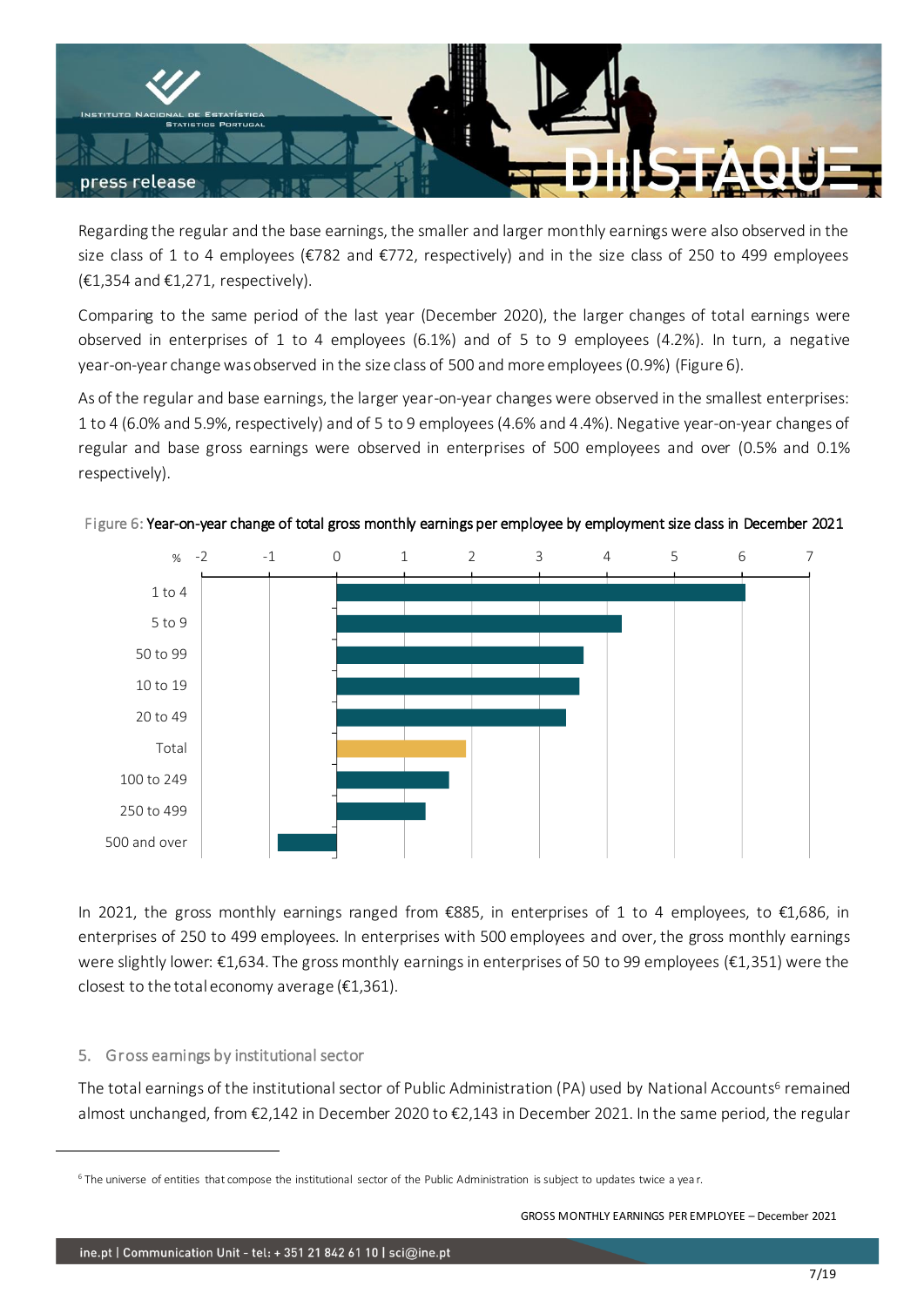

component increased by 0.4%, to  $\epsilon$ 1,561 ( $\epsilon$ 1,554 in December 2020). The base earnings increased by 0.6%, from €1,462 to €1,477 in December 2021 (Figures 7 and 8).

In the private sector, the total earnings recorded a higher year-on-year increase: the total earnings increased by 2.8%, from €1,337 in December 2020 to €1,375 a year after; the regular component increased by 3.2%, from €977 to €1,008; and the base earnings increased by 3.2%, from €915 to €944.

In 2021, the total gross earnings of S13 increased by 0.7%, from €1,898 in 2020 to €1,911 in 2021. That increase was lower than the one observed the year before (2.7%) and to increase observed in the private sector (4.3%; from €1,193 in 2020 to €1,245 in 2021).

The average earnings differences between the public and private sector reflect, among others, differences in the tasks performed and in the employees' qualifications. Thus, it is observed that the employees in the public sector have, on average, a higher educational level<sup>7</sup> : in the public sector, 54.3% of the employees had completed the tertiary education (20.9% in the private sector), 25.5% had the upper secondary or postsecondary non-tertiary education (31.1% in private sector), and 20.2% had up to the lower secondary education (48.0% in the private sector).





 $^7$  These results are the most recent at the date of disclosure of this Press Release. For the public sector, we mention the data released by the Directorate General for Administration and Public Employment (DGAEP), whose coverage is close to the public sector defined here, referring to December 31, 2020 and covering the entire country. For the private sector, the percentages were calculated based on Table 36 of the release Lists of Personnel 2019 (Annex A) from "*Relatório Único*", made available by the Strategy and Planning Office of the Ministry of Labour, Solidarity and Social Security . The data of this Press Release relate to October 2019 and cover Mainland Portugal.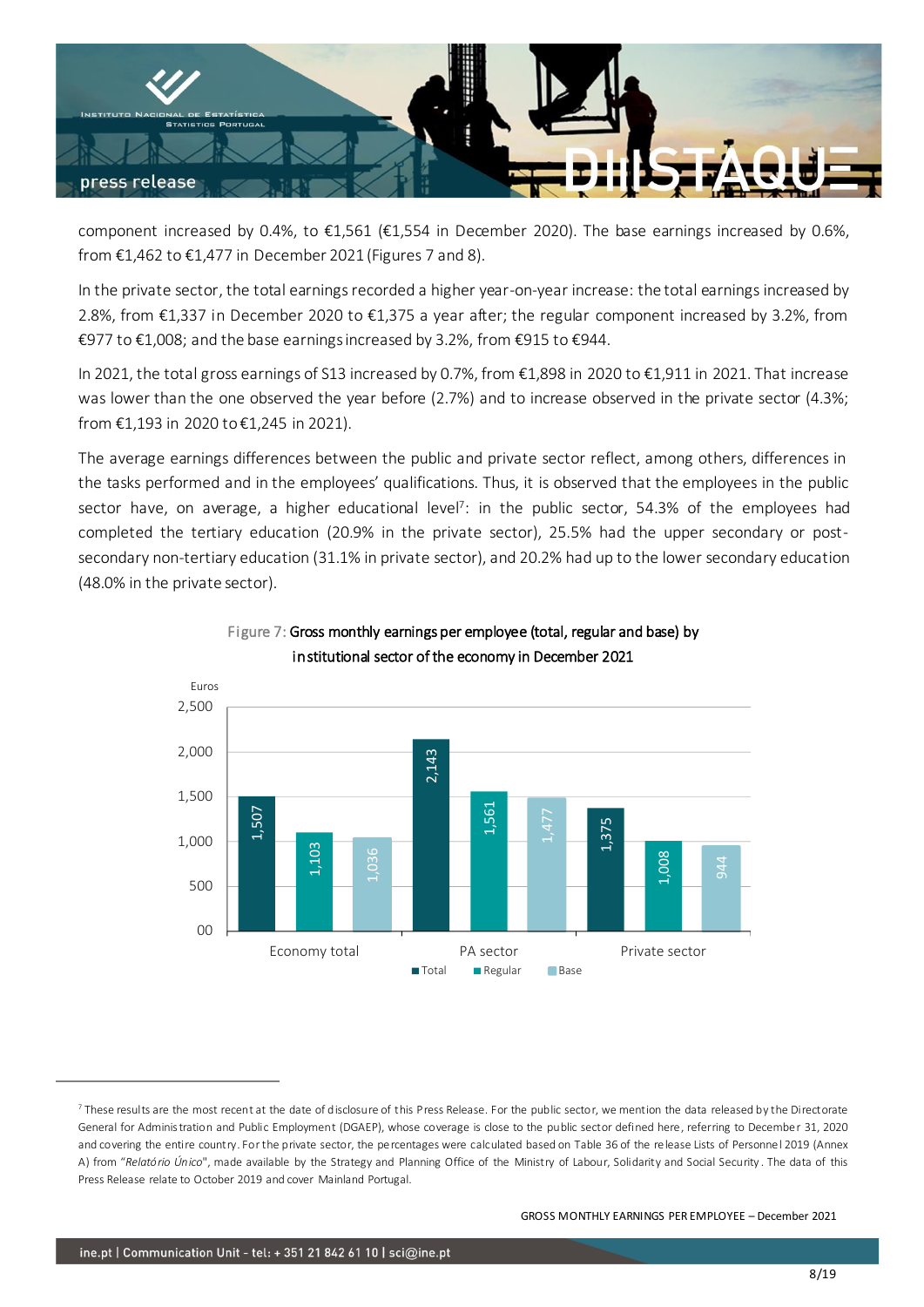

Figure 8: Year-on-year change of regular gross monthly earnings per employee by institutional sector of the economy



# 6. Earnings by use of technology and knowledge intensity

By the classification of economic activity of enterprises, it is possible to create groups according to their technology intensity (high, medium and low; for Manufacturing industries) and the intensity of knowledge (knowledge intensive and less-knowledge intensive; for Services) (note Figure 9).

In December 2021, the total gross monthly earnings per employee in the Manufacturing industries(Section C of NACE Rev. 2) was €1,403. Among these, it was in the high-technologic manufacturing industries that the highest total gross earnings (€2,087) were recorded, which corresponds to a year-on-year increase of 2.7% (below the sector's total, 3.6%). In the low-tech manufacturing industries, the total earnings averaged €1,219 and registered the highest year-on-year rate of change in the sector (4.7% vs. 3.6%).

In the same month, the total gross monthly earnings per employee in Knowledge intensive services enterprises was €1,855, being the highest among Financial and insurance activities (€2,887). In both groups, the total gross earnings increased by 0.4%. In turn, the Market services enterprises recorded, simultaneously, the lowest total gross earnings (€1,427) and a year-on-year decrease (less 1.2%). Compared to December 2020, the total gross earnings of the Less knowledge intensive enterprises increased above Services' total (3.0% vs. 1.3%), reaching €1,253.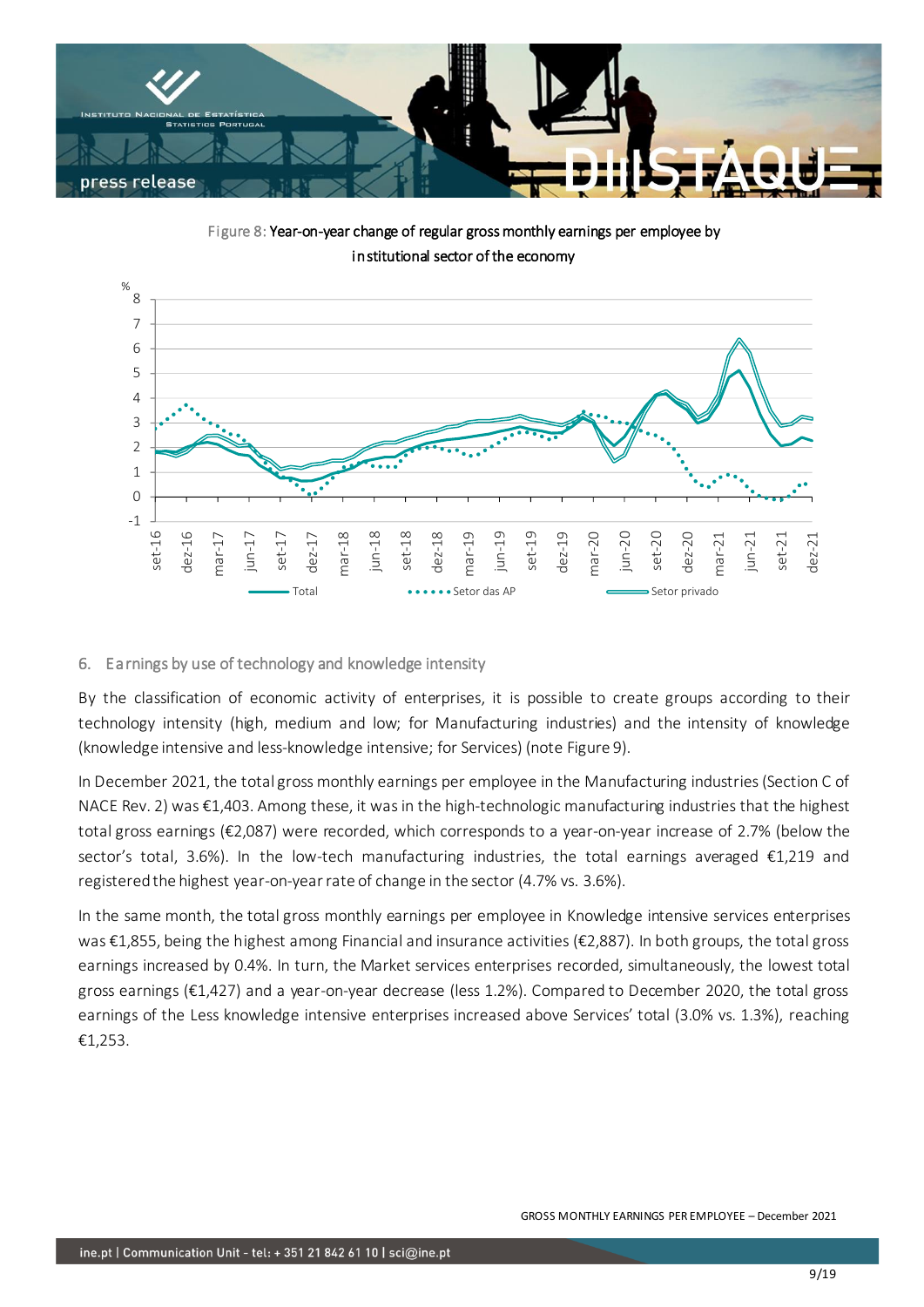

Figure 9. Number of employees and gross monthly earnings per employee (total) by technology intensity and knowledge intensity in December 2021



Notes: High-technology manufacturing industries: includes the NACE Rev. 2 divisions: 21 and 26; Medium-technology manufacturing industries: includes the NACE Rev. 2 divisions: 19, 20, 22 to 25, 27 to 30 and 33; Low-technology manufacturing industries: includes the NACE Rev. 2 divisions: 10 to 18, 31 and 32; Knowledge-intensive services: includes the NACE Rev. 2 divisions: 50, 51, 58 to 63, 64 to 66, 69 to 75, 78, 80 and 84 to 93; Market services: includes NACE Rev. 2 divisions: 50, 51, 69 to 71, 73, 74, 78 and 80; High-technology services: includes NACE Rev. 2 divisions: 59 to 63 and 72; Financial and insurance activities: includes NACE Rev. 2 divisions: 64 to 66; Other knowledge intensive services: includes NACE Rev. 2 divisions: 58, 75 and 84 to 93; Less knowledge intensive services: includes the NACE Rev. 2 divisions: 45 to 47, 49, 52, 53, 55 to 56, 68, 77, 79, 81, 82, 94 to 99.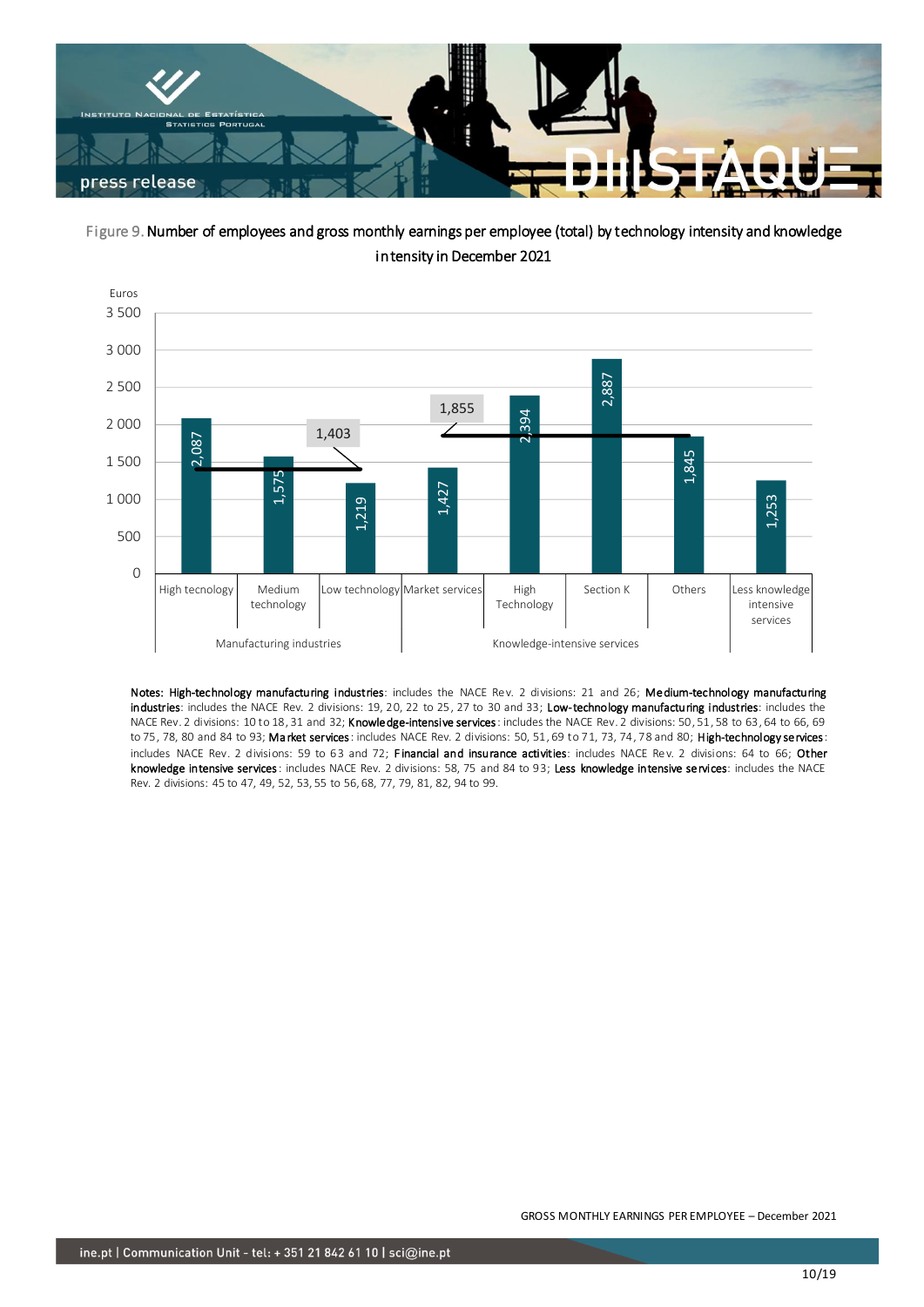

# 7. Summary of annual results

Figure 10 shows the total gross monthly earnings per employee in 2021 and the rate of change in earnings in the period 2014 to 2021. From 2014 to 2021, total earnings increased by 16.0%, to €1,361. In the same period, the Minimum Wage increased by 37.1%<sup>8</sup>.

# Figure 10: Total gross monthly earnings per employee in 2021 and the rate of change since 2014 by economic activity (NACE-Rev. 2), employment size class and the institutional sector of the economy (public and private).



Sections from NACE-Rev. 2: A: Agriculture, farming of animals, hunting and forestry; B: Mining and quarrying; C: Manufacturing; D: Electricity, gas, steam, cold and hot water and cold air; E: Water collection, treatment and distribution; sewerage, waste management and remediation activities; F: Construction; G: Wholesale and retail trade; repair of motor vehicles and motorcycles; H: Transportation and storage; I: Accommodation and food service activities; J: Information and communication activities; K: Financial and insurance activities; L: Real estate activities; M: Consultancy, scientific and technical activities; N: Administrative and support service activities; O: Public administration and defence; compulsory social security; P: Education; Q: Human health and social work activities; R: Arts, entertainment, sports and recreation activities; S: Other service activities; T: Activities of households as employers; undifferentiated goods- and services-producing activities of households for own use; U: Activities of extraterritorial organisations and bodies.

In the figure, it is possible to identify four quadrants/groups of enterprises: those with above-average earnings and with increases above the economy's total (Q1); those with below-average earnings, but with increases above the economy's total (Q2); those with earnings below the economy's average and which grew below the total economy's total (Q3); and those with above-average earnings, but which grew below the economy's total (Q4):

<sup>&</sup>lt;sup>8</sup> In 2014, the Minimum Wage was €485 from January to September having increased to €505 in October.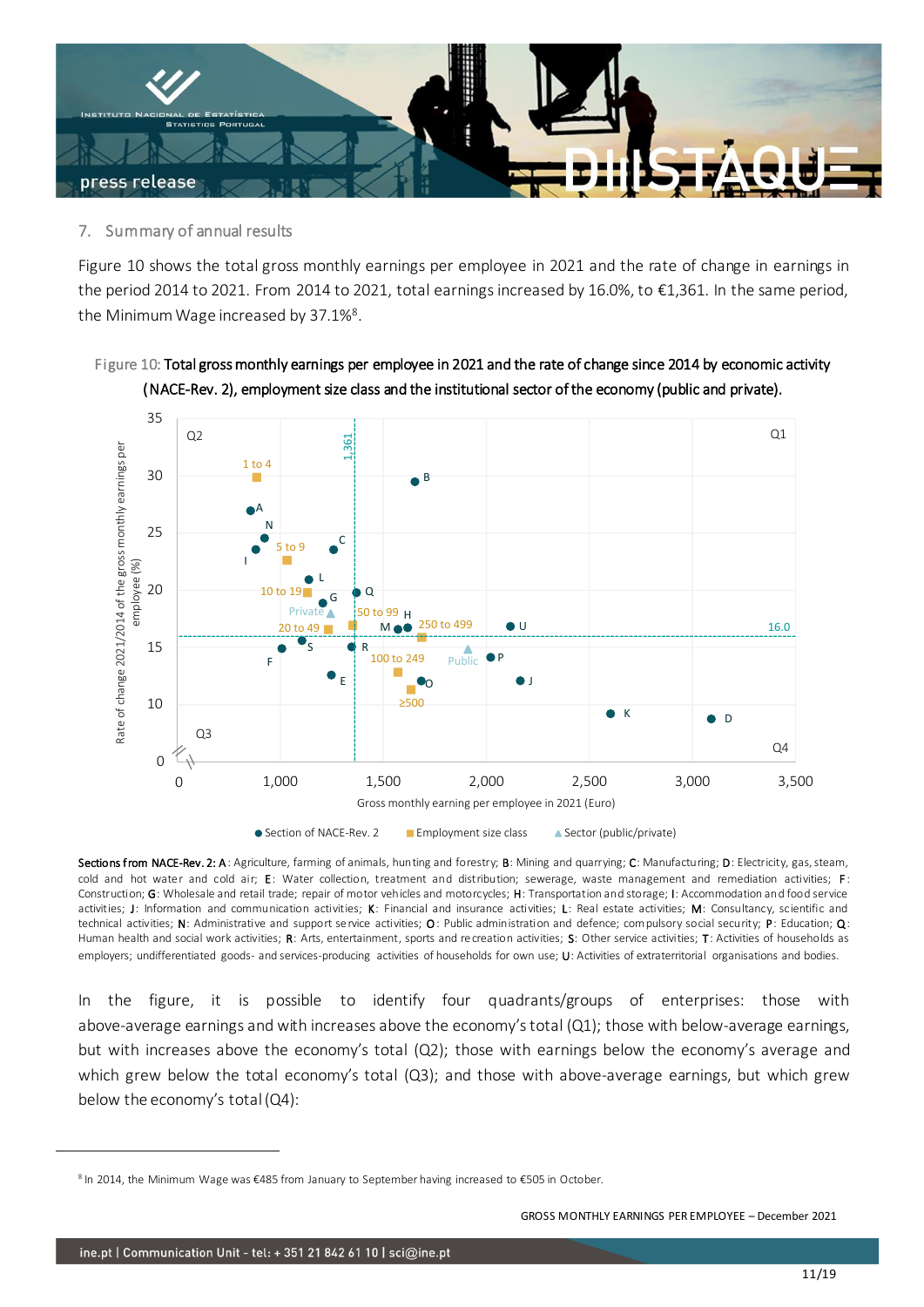

- In Q1, the activities of Mining and quarrying, with total gross earnings of €1,653 in 2021 and an increase of 29.5% compared to 2014, stand out.
- In Q2, the smaller enterprises, namely those from 1 to 4 employees, which recorded the largest increase in earnings from 2014 to 2021 (29.9%), to €885, stands out. Also in this group, they are included the enterprises in the activities of Agriculture, forestry and fishing (€855; 26.9%), in Accommodation and food service activities (€881; 23.6%), and in the private sector (€1,245; 18.0%).
- In Q3 (earnings average and growth below the economy's total), the enterprises in Construction activities (€1,008; 14.9%) and in the activities of Water supply; sewerage, waste management and remediation activities ( $\epsilon$ 1,248; 12.6%) stand out.
- In Q4, the Public Administration (€1,911; 14.9%), the largest enterprises, with 500 or more employees (€1,634; 11.3%), and those in Financial and insurance activities (€2,602; 9.2%) and in the activities of Electricity, gas, steam and air conditioning supply (€3,091; 8.8%) stand out.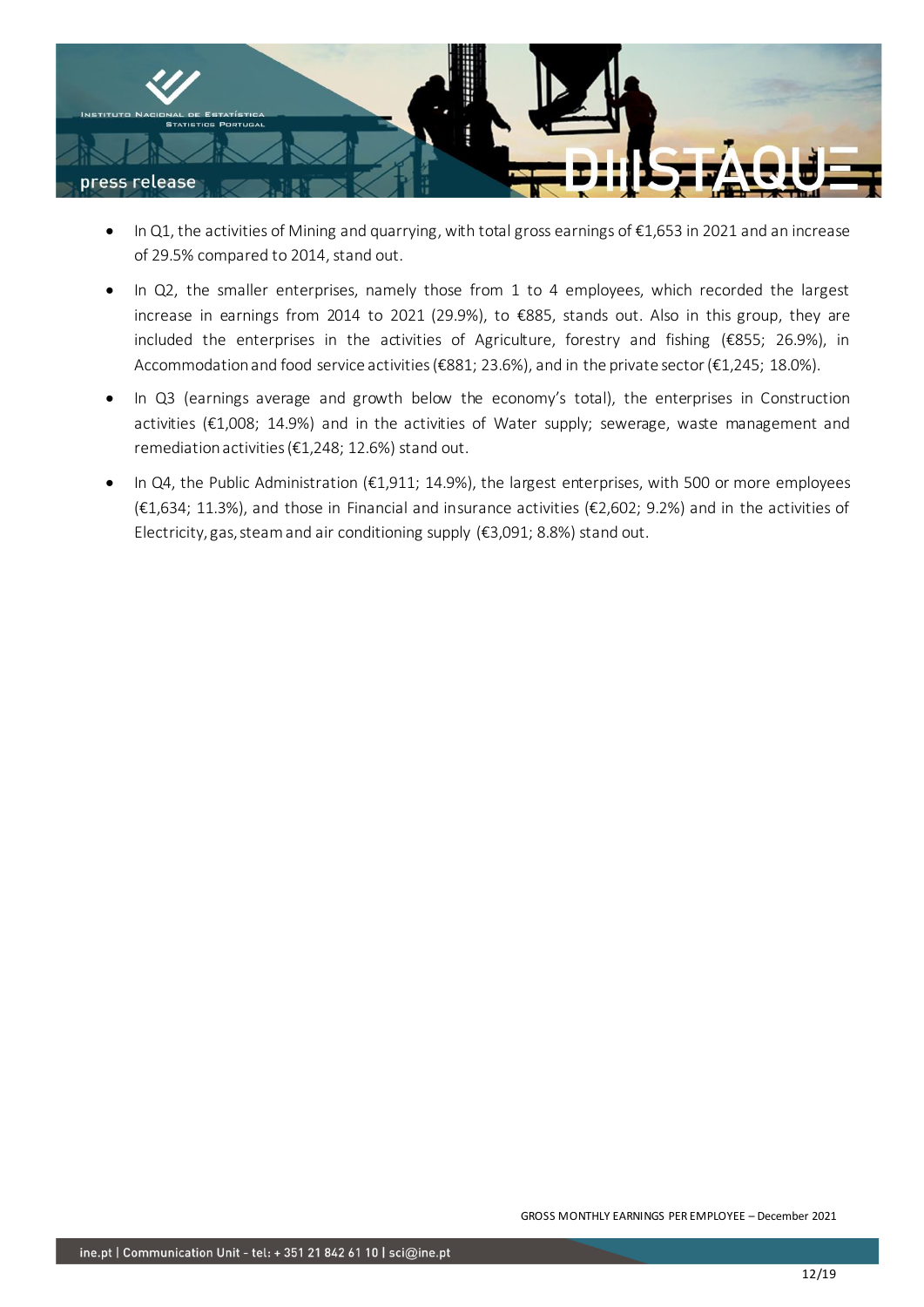

Table 1: Number of employees and gross monthly earnings per employee (total, regular and base)

|           | Quarter ended in the month |                                |                           |                        | Year-on-year change    |                                |                           |                               |
|-----------|----------------------------|--------------------------------|---------------------------|------------------------|------------------------|--------------------------------|---------------------------|-------------------------------|
| Portugal  | Number of<br>employees     | <b>Total gross</b><br>earnings | Regular gross<br>earnings | Base gross<br>earnings | Number of<br>employees | <b>Total gross</b><br>earnings | Regular gross<br>earnings | <b>Base gross</b><br>earnings |
|           | <b>Thousands</b>           | <b>Euro</b>                    |                           |                        | %                      |                                |                           |                               |
| 2021      |                            |                                |                           |                        |                        |                                |                           |                               |
| December  | 4,304.5                    | 1,507                          | 1,103                     | 1,036                  | 4.1                    | 1.9                            | 2.3                       | 2.3                           |
| November  | 4,297.2                    | 1,434                          | 1,104                     | 1,037                  | 3.9                    | 2.2                            | 2.4                       | 2.4                           |
| October   | 4,270.7                    | 1,248                          | 1,106                     | 1,039                  | 3.7                    | 2.6                            | 2.1                       | 2.1                           |
| September | 4,259.8                    | 1,302                          | 1,104                     | 1,037                  | 3.6                    | 2.8                            | 2.1                       | 2.0                           |
| August    | 4,245.1                    | 1,453                          | 1,104                     | 1,037                  | 3.6                    | 3.4                            | 2.5                       | 2.4                           |
| July      | 4,219.2                    | 1,445                          | 1,106                     | 1,038                  | 3.6                    | 4.2                            | 3.3                       | 3.0                           |
| June      | 4,175.5                    | 1,397                          | 1,111                     | 1,043                  | 3.2                    | 5.2                            | 4.4                       | 4.0                           |
| May       | 4,128.7                    | 1,250                          | 1,116                     | 1,048                  | 1.3                    | 5.5                            | 5.1                       | 4.8                           |
| April     | 4,096.4                    | 1,238                          | 1,116                     | 1,049                  | $-0.8$                 | 4.9                            | 4.8                       | 4.7                           |
| March     | 4,084.9                    | 1,231                          | 1,108                     | 1,041                  | $-2.2$                 | 3.5                            | 3.8                       | 3.8                           |
| February  | 4,094.3                    | 1,291                          | 1,096                     | 1,030                  | $-2.2$                 | 2.7                            | 3.1                       | 3.1                           |
| January   | 4,124.5                    | 1,487                          | 1,082                     | 1,016                  | $-1.9$                 | 3.3                            | 3.0                       | 2.9                           |
| 2020      |                            |                                |                           |                        |                        |                                |                           |                               |
| December  | 4,136.8                    | 1,478                          | 1,079                     | 1,012                  | $-1.9$                 | 3.9                            | 3.5                       | 3.4                           |

Source: Calculations by Statistics Portugal using the DMR/SS and the RC/CGA.

|          | Number of |                         |                           |                               | Annual change          |                                |                                  |                               |
|----------|-----------|-------------------------|---------------------------|-------------------------------|------------------------|--------------------------------|----------------------------------|-------------------------------|
| Portugal | employees | Total gross<br>earnings | Regular gross<br>earnings | <b>Base gross</b><br>earnings | Number of<br>employees | <b>Total gross</b><br>earnings | <b>Regular gross</b><br>earnings | <b>Base gross</b><br>earnings |
|          | Thousands | Euro                    |                           |                               | %                      |                                |                                  |                               |
| 2021     | 4,206.2   | 1,361                   | 1,106                     | 1,039                         | 2.1                    | 3.4                            | 3.1                              | 3.0                           |
| 2020     | 4,118.1   | 1,315                   | 1,073                     | 1,009                         | $-1.0$                 | 3.0                            | 3.3                              | 3.3                           |
| 2019     | 4,161.3   | 1,277                   | 1,039                     | 976                           | 3.5                    | 2.8                            | 2.6                              | 2.5                           |
| 2018     | 4,018.8   | 1,241                   | 1,012                     | 953                           | 3.7                    | 2.1                            | 1.7                              | 1.6                           |
| 2017     | 3,876.7   | 1,216                   | 996                       | 938                           | 4.8                    | 1.6                            | 1.3                              | 1.2                           |
| 2016     | 3,700.5   | 1,196                   | 983                       | 926                           | 3.2                    | 1.5                            | 1.2                              | 1.1                           |
| 2015     | 3,585.6   | 1,179                   | 972                       | 916                           | 2.3                    | 0.5                            | 0.4                              | 0.3                           |

## Table 1a: Number of employees and gross monthly earnings per employee (total, regular and base)

Source: Calculations by Statistics Portugal using the DMR/SS and the RC/CGA.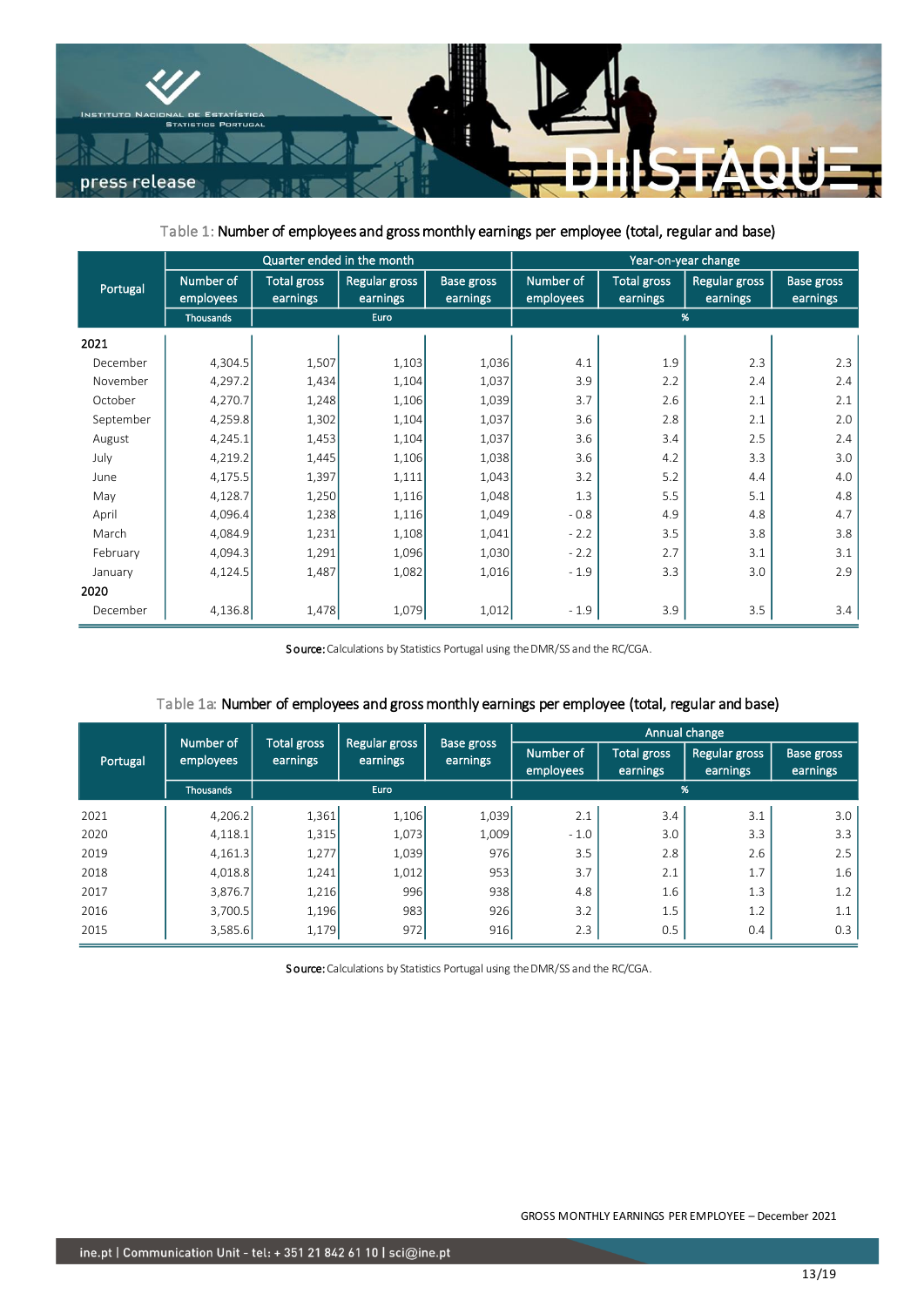

# TECHNICAL NOTE

The statistics on "Gross monthly earnings per employee" published with this Press Release are the result of the calculations and analysis performed by Statistics Portugal on the information from the Monthly Statement of Earnings (*Declaração Mensal de Remunerações*) from Social Security (DMR/SS), following a protocol celebrated between Statistics Portugal and the Instituto de Informática, I.P., and the Contributive Relation (*Relação Contributiva*) of *Caixa Geral de Aposentações* (RC/CGA). These statistics are stored in the StatsLab area of the Statistics Portugal website, became from now on, as official statistics.

The gross monthly earnings per employee correspond to the ratio between the sum of all earnings paid by the enterprises and the total number of employees in those enterprises. Hence, its evolution reflects changes in the amount of earnings paid (for example, the payment of bonuses, holiday allowances or overtime work), but also in the number of employees and its composition, namely in terms of non-observed characteristics in this dataset (part-time versus full-time workers; educational level; occupation; years of experience; hours worked; among others).

In the calculations by enterprise's economic activity (NACE Rev. 2), the records where it was not possible to match the enterprise with its record on the enterprises' economic activity file compiled by Statistics Portugal (FUE – *Ficheiro de Unidades Estatísticas*) were excluded, which corresponds to 0.6% of enterprises and 0.1% of employees in 2021.

Each employee is counted as many times as the number of jobs reported to the SS and CGA. For example, an employee with two jobs in two different enterprises is counted twice. Therefore, the total number of employees corresponds to the total number of jobs. Besides, in the information from the SS besides employees, ship-owners, teachers that own educational institutions, members of statutory bodies, and domestic workers are also included.

In the figures below, it is shown the percentage distribution of total gross monthly earnings (volume) and the number of employees by economic activity sector (NACE Rev. 2) and enterprise size class in 2020.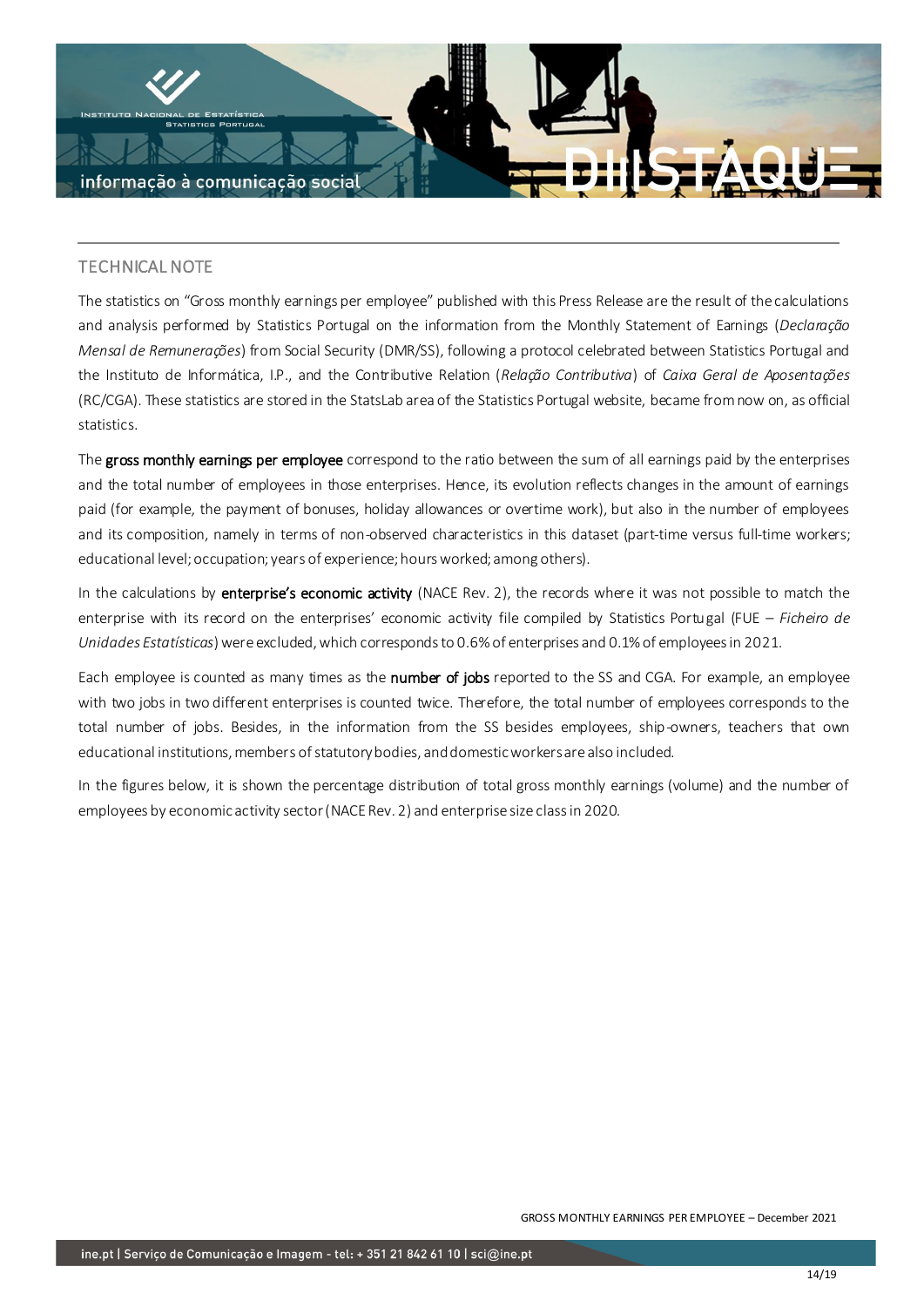

Distribution of the total gross earnings (volume) and the number of employees by economic activity (NACE Rev. 2) in 2021



Sections from NACE-Rev. 2: A: Agriculture, farming of animals, hunting and forestry; B: Mining and quarrying; C: Manufacturing; D: Electricity, gas, steam, cold and hot water and cold air; E: Water collection, treatment and distribution; sewerage, waste management and remediation activities; F: Construction; G: Wholesale and retail trade; repair of motor vehicles and motorcycles; H: Transportation and storage; I: Accommodation and food service activities; J: Information and communication activities; K: Financial and insurance activities; L: Real estate activities; M: Consultancy, scientific and technical activities; N: Administrative and support service activities; O: Public administration and defence; compulsory social security; P: Education; Q: Human health and social work activities; R: Arts, entertainment, sports and recreation activities; S: Other service activities; T: Activities of households as employers; undifferentiated goods- and services-producing activities of households for own use; U: Activities of extraterritorial organisations and bodies.



## Distribution of the total gross earnings (volume) and the number of employees by enterprise size in 2021

Nota: PME – empresas, no máximo, com 249 trabalhadores; GE – empresas com 250 ou mais trabalhadores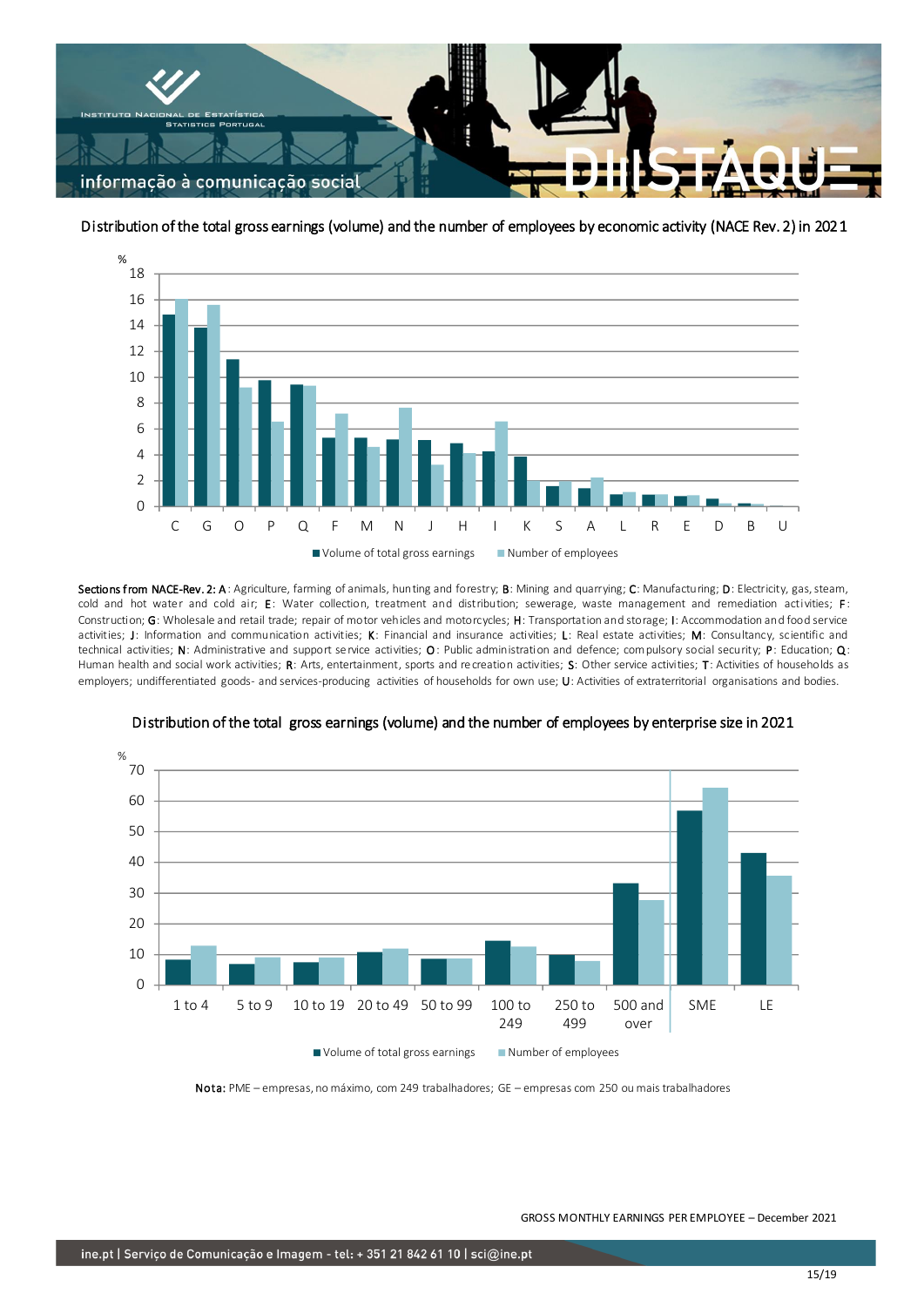

The information received from the DMR/SS includes the sum of earnings by "Social Security Contributory Scheme" and "Earnings Components". The information received from the RC/CGA includes the sum of earnings of the subscribers by "Type of earnings". Despite the name differences, both the "Earnings Components" and the "Type of Earnings" refer to the earnings components paid to employees.

Earnings components (SS): correspond to the classification of earnings of Social Security according to its nature, which cover the following:

- Transport and daily allowances
- Bonuses and other monthly benefits
- Commissions
- Compensations owed for termination of the employment contract
- Holiday allowance
- Fees for rendering services due to the accumulation of positions/duties
- Compensation in intermittent employment contracts
- Regular monthly allowances
- Christmas allowance
- Bonuses and other non-monthly benefits
- Base salary
- Meal allowance
- Overtime work
- Night-time work
- Regular non-monthly allowances
- Armed forces
- Variable earnings
- Paid untaken holidays
- Earnings statements corrections
- Temporary work in higher positions
- Promotions

Type of earnings (CGA): correspond to the classification of earnings of Caixa Geral de Aposentações, which cover the following:

- Base earnings
- Compensation in intermittent employment contracts
- Seniority payments
- Permanent earnings
- Bonuses and other monthly benefits
- Regular monthly allowances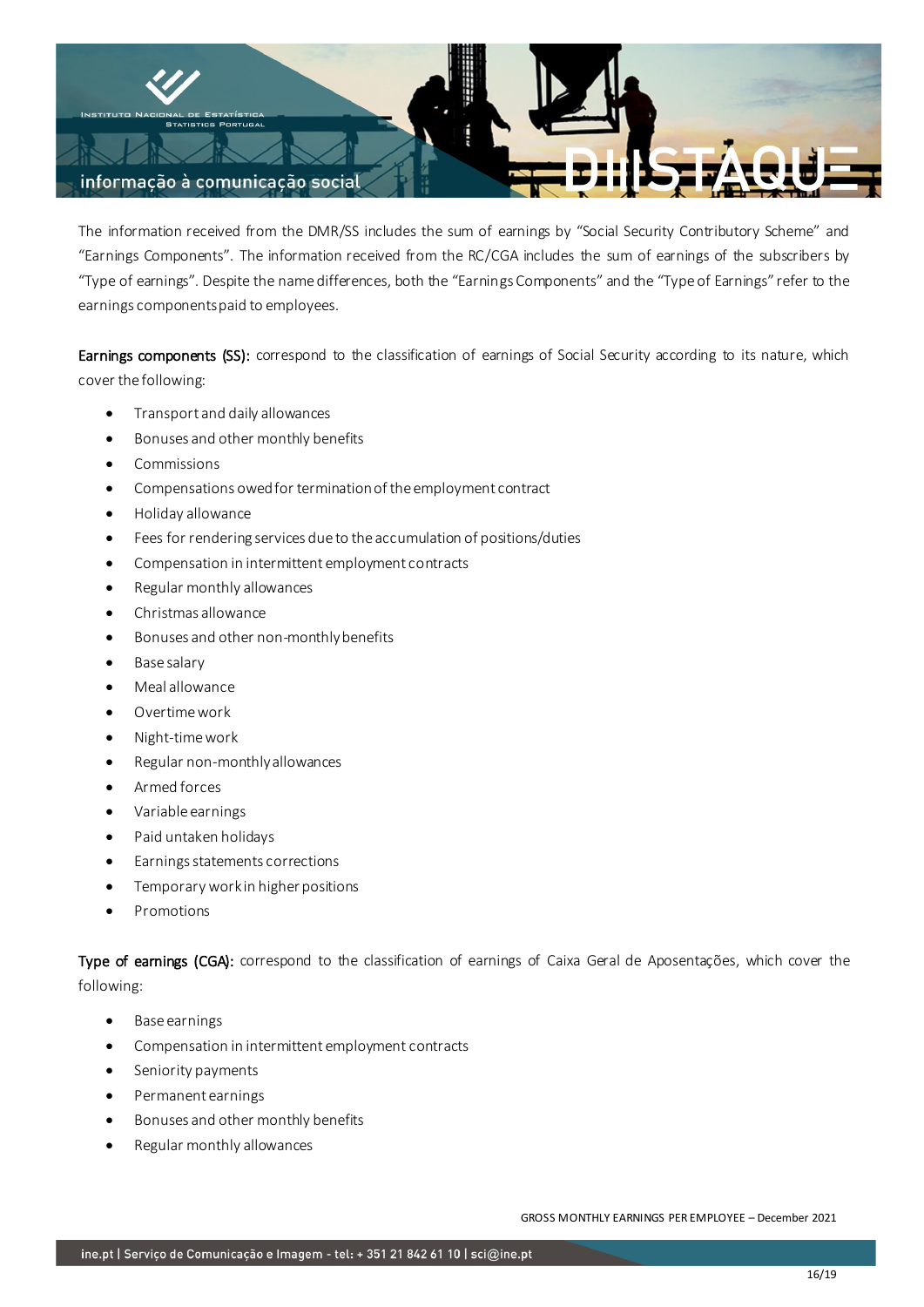

- Variable earnings
- Transport and daily allowances
- Compensations owed for termination of the employment contract
- Night-time work
- Overtime work
- Meal allowance
- Commissions
- Fees for rendering services due to the accumulation of positions/duties
- Bonuses and other non-monthly benefits
- Holiday allowance
- Paid untaken holidays
- Christmas allowance

#### SOME CONCEPTS

### Employee

Person who carries out an activity under the authority and direction of another under the terms of an employment contract, whether subject to written form or not, which entitles him/her to a remuneration that does not depend on the results of the economic unit for which he/she works.

### Gr oss earnings

Gross income, in cash or in kind, paid to workers for the hours of work performed or for the work performed during the normal and overtime periods, including the payment of hours not worked (holidays, public holidays and other paid absences) and regular allowances such as those related to food, job position, accommodation or transport, seniority, productivity, attendance, exemption from working hours, painful, dangerous, dirty, shift and night work.

Note: The "gross monthly earning per employee" includes all components of variables Earning components (SS) and Type of earnings(CGA).

## Regular gross monthly earnings

Gross monthly earnings that correspond to the sum of the basic remuneration with other regular earnings components, namely meal allowances, seniority allowances, bonuses, and other regular monthly payments.

### Notes:

- From Nature of earnings (SS) only includes the components "Base salary", "Meal allowance", "Regular monthly allowances" and "Bonuses and other monthly benefits". From Type of earnings (CGA) it includes the components "Base earnings", "Seniority payments"; "Permanent earnings", "Bonuses and other monthly benefits" and "Meal allowance".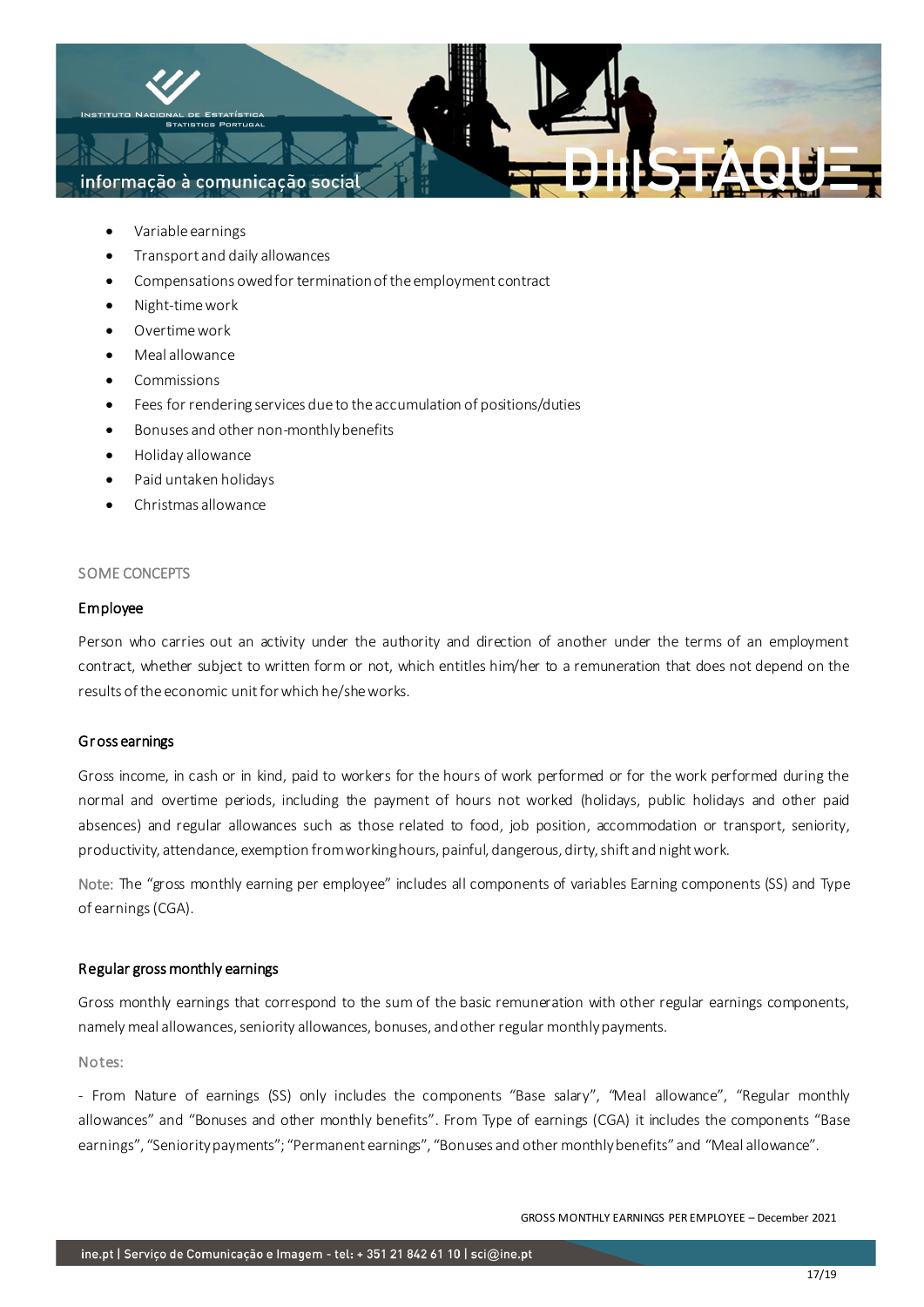

- In 2020, it corresponded to 81.6% of the total gross monthly earnings.

### Base earnings

The gross amount, before deduction of taxes and social security contributions, in cash or in kind, paid regularly in the reference period and corresponding to the normal working period.

#### Notes:

- Only includes the component "Base salary" of variable Nature of earnings (SS) and the component "Base earnings" if variable Type of earnings (CGA).

- In 2020, it corresponded to 76.7 if the total gross monthly earnings.

#### Note on the taxable income applicable to the earning of this Press Release

The total, regular ana base gross monthly earnings of this Press Release only consider the taxable earnings, i.e., the amount of earning that are subject to income tax and contributions to SS or CGA. Thus, is excludes the amounts such as the meal allowance up to €4.77 or €7.63, if paid in cash or a meal card.

### Institutional sector

The variable "institutional sector" uses the classification "economic sector (public sector/private sector)", being the (S13 sector the Public Administration (PA), as defined in the National Accounts, using as reference the list of entities that belong to the Public Administrations – S13. The private sector corresponds to the total of economy excluding the PA.

### O n year change

The year-on-year change compares the level of the variable in the current quarter with that of the corresponding quarter of the previous year. This change considering a seasonal stable pattern is not affected by this type of fluctuation but may, however, be influenced by specific effects in a given quarter.

#### REVISIONS

The data base of DMR is in continuous updating, always existing some share of non-delivered earnings statements, mainly in the last 4 months. The information received from RC/CGAhas a definitive character.

The information published with this Press Release that regards the last 3 reference months (moving quarters ended in those months) will be subject to revisions in the next months. The impact of these revisions, measured by the difference between the estimates now released and the ones published in the last Press Release, are the following: